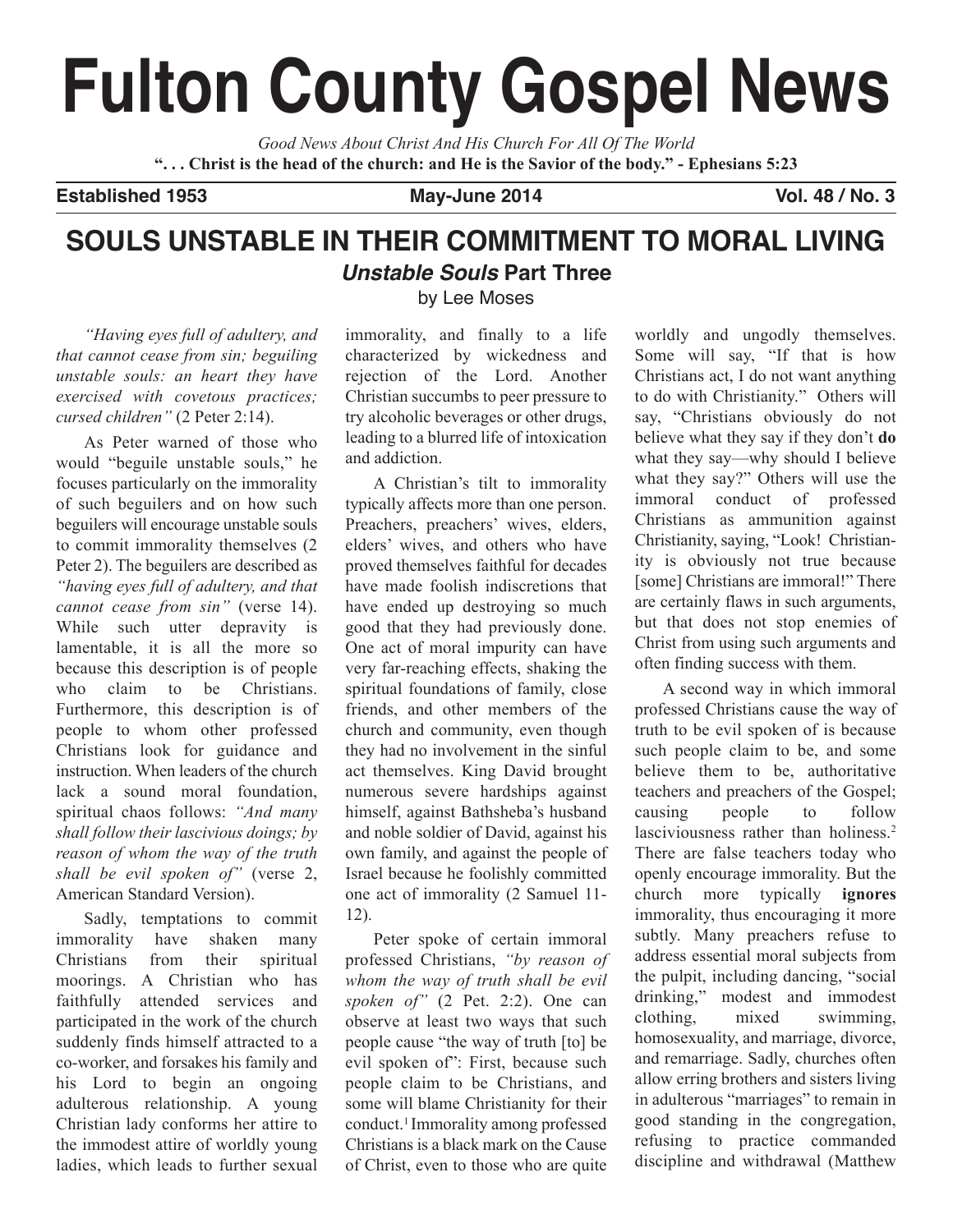#### **FULTON COUNTY GOSPEL NEWS** USPS Publication #211780

. . . is a Periodical publication issued monthly by the church of Christ at Third and Bethel (P.O. Box 251), Mammoth Spring, AR 72554-0251. **POSTMASTER: Please mail all changes of address to the above address.**

FCGN is mailed free of charge to any who care to receive it. We will be happy to add any names to the regular mailing list. If you send in a name we must have a complete address, including number and street name, or RR. or HCR number, plus box number, or a P.O. Box number and the **NINE DIGIT ZIP CODE.** This paper is supported by voluntary contributions for which we are grateful. Financial information will be furnished upon request. **Mail all address corrections or manuscripts to:**

#### **FULTON COUNTY GOSPEL NEWS** P.O. Box 251 Mammoth Spring, AR 72554

| Website  www.fultoncountygospelnews.org |  |
|-----------------------------------------|--|
|                                         |  |
|                                         |  |

#### *continued from page one*

19:9; 1 Corinthians 5:1-13; 2 Thessalonians 3:6). So immorality goes unchecked, despite Scripture's dire warning, *"A little leaven leaveneth the whole lump"* (1 Corinthians 5:6; Galatians 5:9).

The church desperately needs a renewed commitment to moral living. Faithfulness to the Lord is impossible without moral purity, and moral purity is impossible without commitment. Scripture commands, *"Keep thyself pure"* (1 Timothy 5:22). This is no small task. *"But every man is tempted, when he is drawn away of his own lust, and enticed"* (James 1:14). Temptation to sin is part of the human experience, so much so that even our Lord had to endure it, that He might be *"like unto his brethren,"* and that He might be *"a merciful and faithful high priest in things pertaining to God, to make reconciliation for the sins of the people"* (Hebrews 2:17). Paul spoke of the struggle that takes place within even the most determined child of God: *"I find then a law, that, when I*

*would do good, evil is present with me. For I delight in the law of God after the inward man: But I see another law in my members, warring against the law of my mind, and bringing me into captivity to the law of sin which is in my members"* (Romans 7:21-23). When temptation comes, it is often accompanied by a little voice that says, "What will it hurt if I just commit this **one** sinful act?" Resisting temptation and avoiding immorality requires resolve.

External pressures make moral purity all the more difficult. So-called "friends" pressure us to do wrong. Hollywood, Madison Avenue, and numerous other agents of Satan seek to inundate our minds with sensual images and self-serving thoughts. And today's culture and mindset allows immorality unprecedented free course to our minds and to govern our actions.

The world is **immoral** largely because it is **amoral**, acting as though no moral standards even exist. We live in an amoral age. People no longer believe in choosing an action because it is **right**, or in shunning an action because it is **wrong**. They choose or shun an action based on whether or not it "**works**"—for them, and by their own personal assessments. Everyone is now told, "Choose whatever works for **you**." Some people want attention, and they find they can obtain attention by immodest dress or rebellious acts—it works for them. Some people are afraid of loneliness, and they believe they can avoid loneliness through sexual promiscuity. Some people do not like their reality, and seek to escape reality through beer, drugs, and wild parties. Some people might find that they can climb the corporate ladder by telling occasional lies, or by having sexual relationships with key people it works for them. In turn, some churches find that ignoring immorality from the pulpit and eldership puts more people in the pews—it works for them.

One can indeed answer such "stinkin' thinkin'" by showing how doing wrong really does **not** work, certainly not in the long term (cf. Job 4:8; Proverbs 1:31; Galatians 6:7). However, whether or not something **works** is not the primary issue—the primary issue is whether or not something is **right** in the sight of God. As one denominational writer aptly put it, "Christian morality is not true because it works; it works because it is true."3 Churches need to quit doing what they think "works," and get back to doing what is right. This is the only way to be faithful, and the only way to be built upon a stable foundation: *"Nevertheless the foundation of God standeth sure, having this seal, The Lord knoweth them that are his. And, Let every one that nameth the name of Christ depart from iniquity"* (2 Timothy 2:19). If the Lord is to receive our souls into eternal life, we must return them as spotless and unblemished as He gave them.

To find stability in moral living, one need look no further than Jesus. *"For in that he himself hath suffered being tempted, he is able to succour them that are tempted"* (Hebrews 2:18). Having endured temptation, He can fully empathize with our struggles with temptation, and He wants to help us through them. When a Christian goes to the Father in prayer, Jesus serves as the Christian's Mediator and Advocate—a role that **only** He could serve (1 Timothy 2:5; 1 John 2:1). *"Let us therefore come boldly unto the throne of grace, that we may obtain mercy, and find grace to help in time of need"* (Hebrews 4:16). He also serves as the great example of overcoming temptation—He *"was in all points tempted like as we are, yet without sin"* (4:15). This gives us hope, that we are not forcibly doomed to fall into the trap of immorality. And the word of Jesus gives the Christian direction: *"And be not conformed to this world: but be ye transformed by the renewing of your*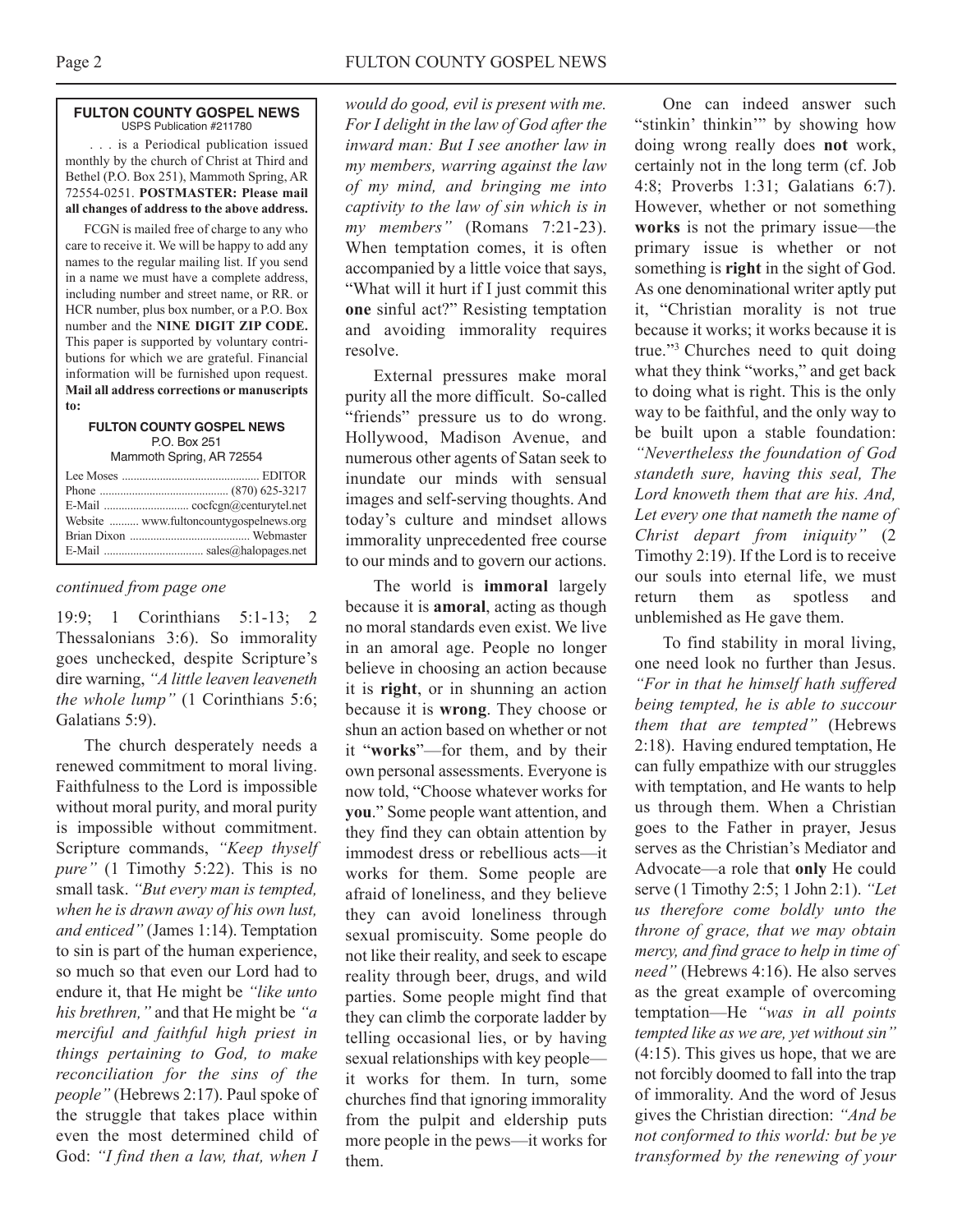*mind, that ye may prove what is that good, and acceptable, and perfect, will of God"* (Romans 12:2).

Why would Christians be conformed to this world's immoral mold when the Christian's true home can be found nowhere in this world? *"Dearly beloved, I beseech you as strangers and pilgrims, abstain from fleshly lusts, which war against the soul"* (1 Peter 2:11). Remembering that the Christian is a stranger and a pilgrim, wandering far away from his true home—his **heavenly** home (2 Corinthians 5:1-8; Philippians 3:20) certainly aids in abstaining from destructive fleshly lusts. And this leads us to the final way we will consider in which souls are dangerously unstable…

#### *To Be Continued*

<sup>1</sup> Albert Barnes, *Notes, Explanatory and Practical, on the General Epistles* (New York: Harper & Bros., 1850), p. 271. <sup>2</sup> Ibid.

<sup>3</sup> Timothy Keller, "Preaching Morality in an Amoral Age," in *The Art & Craft of Biblical Preaching*, eds. Haddon Robinson and Craig Brian Larson (Grand Rapids, MI: Zondervan, 2005), p. 169.

### **IS THE CHURCH OF OUR LORD NECESSARY?**

by Marvin L. Weir

It has long been the conviction of most denominational religions that one does not have to be a member of any church to be saved. One should then not be surprised to hear members of denominations say that it is not the church but Christ which saves. If a church cannot save, then why persuade people to become members of a church? If one is convinced that a church is not connected with one's salvation, why take the time and expend the energy to attend church services?

It must be pointed out that manmade religious churches have nothing to do with saving a person. Our Lord built His church (Matthew 16:18) and promised to save only **His** body (Ephesians 5:23). This is the **one**

body (4:4) of which the Lord is its head and it is unmistakably called *"the church"* (1:22-23).

This denominational attitude has rubbed off on many members of the Lord's church. There are an ever growing number of brethren who no longer respect the Lord's church and have no loyalty to it. The Lord's church in the minds of many has become a social club where people can meet for recreation, entertainment, and parties.

Have people not considered the truth that salvation is indeed found *"in Christ"* (2 Timothy 2:10), but the Lord adds to His church those that are saved? (Acts 2:47). The saved are thus added to the body (church) that Christ promised to save (Eph. 5:23). One who is outside the body (church) cannot be saved for salvation is found only in the body (church)!

The apostle Paul taught the young preacher Timothy the importance of the church. Paul states, *"But if I tarry long, that thou mayest know how men ought to behave themselves in the house of God, which is the church of the living God, the pillar and ground of the truth"* (1 Timothy 3:15). The house of God is the church and is composed of each person that the Lord adds to it.

The Lord's church and His kingdom are one and the same. Christ made this truth obvious when He stated, *"And I also say unto thee, that thou art Peter, and upon this rock I will build my church; and the gates of Hades shall not prevail against it. I will give unto thee the keys of the kingdom of heaven: and whatsoever thou shalt bind on earth shall be bound in heaven; and whatsoever thou shalt loose on earth shall be loosed in heaven"* (Matthew 16:18-19).

One will surely notice that Christ built His church and then gave Peter *"the keys of the kingdom."* Does one believe that the Lord built one thing

(the church) and gave Peter the keys to something entirely different (the kingdom)? Peter had the keys to the kingdom on the day of Pentecost, and upon preaching the gospel three thousand people who obeyed were added to the kingdom or church of our Lord. It is essential to grasp this point because of Paul's statement to the brethren at Colossae. Paul declared, *"Who delivered us out of the power of darkness, and translated us into the kingdom of the Son of his love"* (Colossians 1:13). In obeying the gospel plan of salvation, one is delivered from sin and the power of darkness and translated into the Lord's kingdom or church! Why does the Lord add to His kingdom or church if it has nothing to do with one's salvation?

One will also observe that no one was added to the Lord's church until he was baptized for the remission of his sins. Let us return to the book of Acts and the Day of Pentecost. The question to Peter after listening to his sermon is this: *"Now when they heard this, they were pricked in their heart, and said unto Peter and the rest of the apostles, Brethren, what shall we do?"* (Acts 2:37). Peter's answer was, *"Repent ye, and be baptized every one of you in the name of Jesus Christ unto the remission of your sins; and ye shall receive the gift of the Holy Spirit"* (Acts 2:38). How would one who knows anything about language and grammar not understand that **both** repentance and baptism are required for remission of sins? The 3000 who repented and were baptized for forgiveness of sins were then added to the Lord's church (Acts 2:47).

The Lord's church **was** purchased with the Lord's own blood. Paul admonished the elders at Ephesus in saying, *"Take heed unto yourselves, and to all the flock, in which the Holy Spirit hath made you bishops, to feed the church of the Lord which he purchased with his own blood"* (Acts